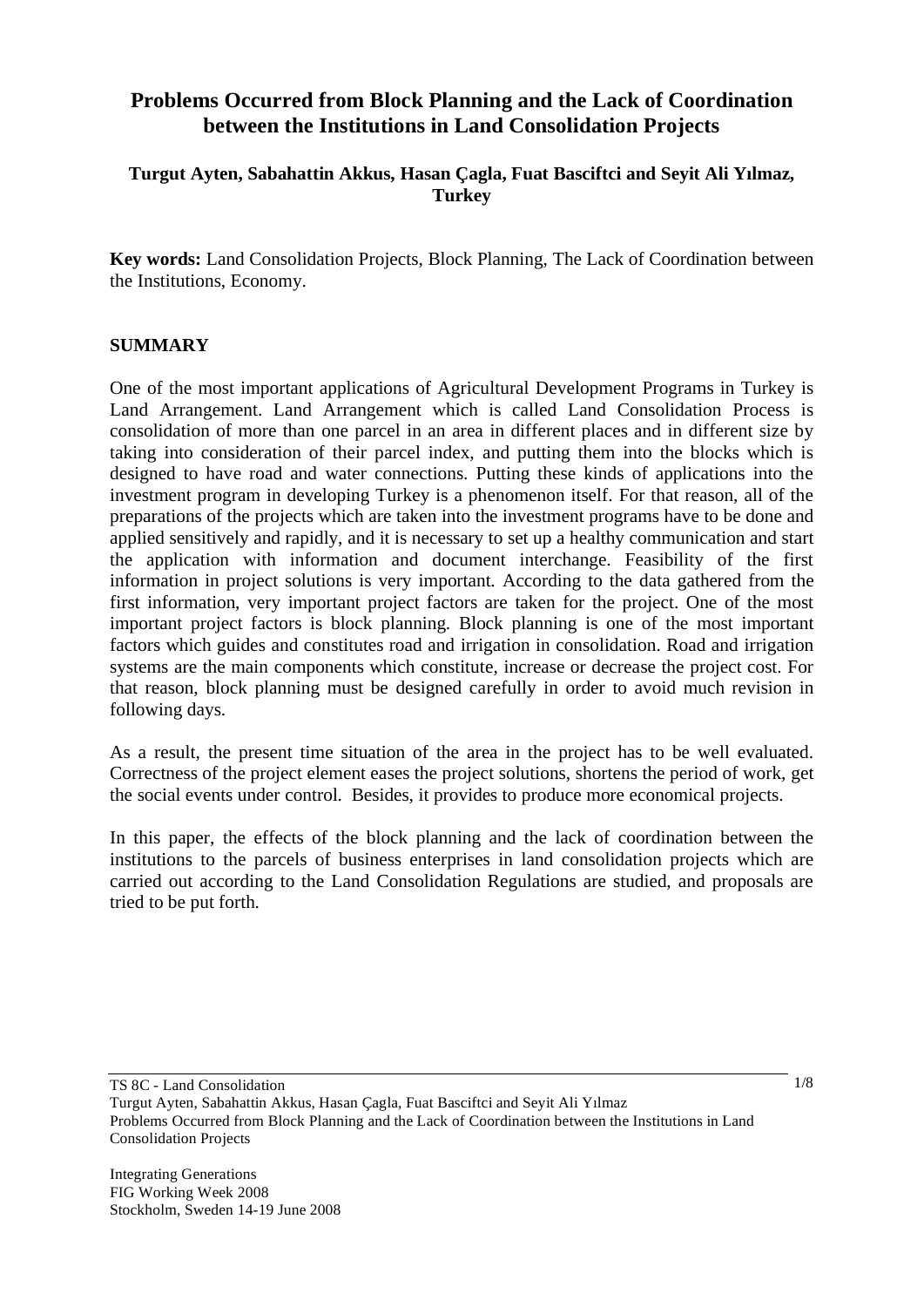# **Problems Occurred from Block Planning and the Lack of Coordination between the Institutions in Land Consolidation Projects**

# **Turgut Ayten, Sabahattin Akkus, Hasan Çagla, Fuat Basciftci and Seyit Ali Yılmaz, Turkey**

# **1. INTRODUCTION**

The land consolidation applications are done according to the 24.09.1979 and no.7/ 18231 Land Consolidation Regulations. This regulation is used in continuing the works of which awarding is done before this date and join its managements to City Private Administration with the regulation dated on 13.01.2005 and regulation no.5286 Amending some of the laws, and abolishing the General Management of the Village Service. The block planning and the classification studies which are done at the planning step have been done according to the regulations and instructions (Çay,2001). It is necessary to be very careful at this step, since the processes in planning reflect to application. The process referenced from the planning step must provide the project to continue without any changes.

The changes in the later steps of the projects cause negative events in labour, cost and time. Besides, this kind of changes will influence the point of view of the farmers' families negatively to the consolidation in the application area and will cause losing respect and trust of the responsible firm and the institution.

Land consolidation is a group of works which many institutions must work together and comply with the works of each other. For that reason, communication and coordination between the institutions are very important. The coordination between the institutions must be important in order to hinder the authorization chaos and to provide the healthy continuing of the projects.

# **2. BLOCK PLANNING IN LAND CONSOLIDATION STUDIES**

## **2.1. Block Planning Studies**

Block planning (road network and irrigation system) is the skeleton of the land consolidation projects (Erkan, 1985). The skeleton must be prepared in a way according to the conditions and the needs of the project area that would not change again. The institutions which are to work in that area especially the related managements of the Directorate of State Hydraulic Work must be contacted, and the common areas must be determined. The research of the road, irrigation and drainage are generally determined on the 1/5000 scaled standard topographic maps. The scales of those kinds of maps are very small, so it is not possible to see many details.

TS 8C - Land Consolidation Turgut Ayten, Sabahattin Akkus, Hasan Çagla, Fuat Basciftci and Seyit Ali Yılmaz Problems Occurred from Block Planning and the Lack of Coordination between the Institutions in Land Consolidation Projects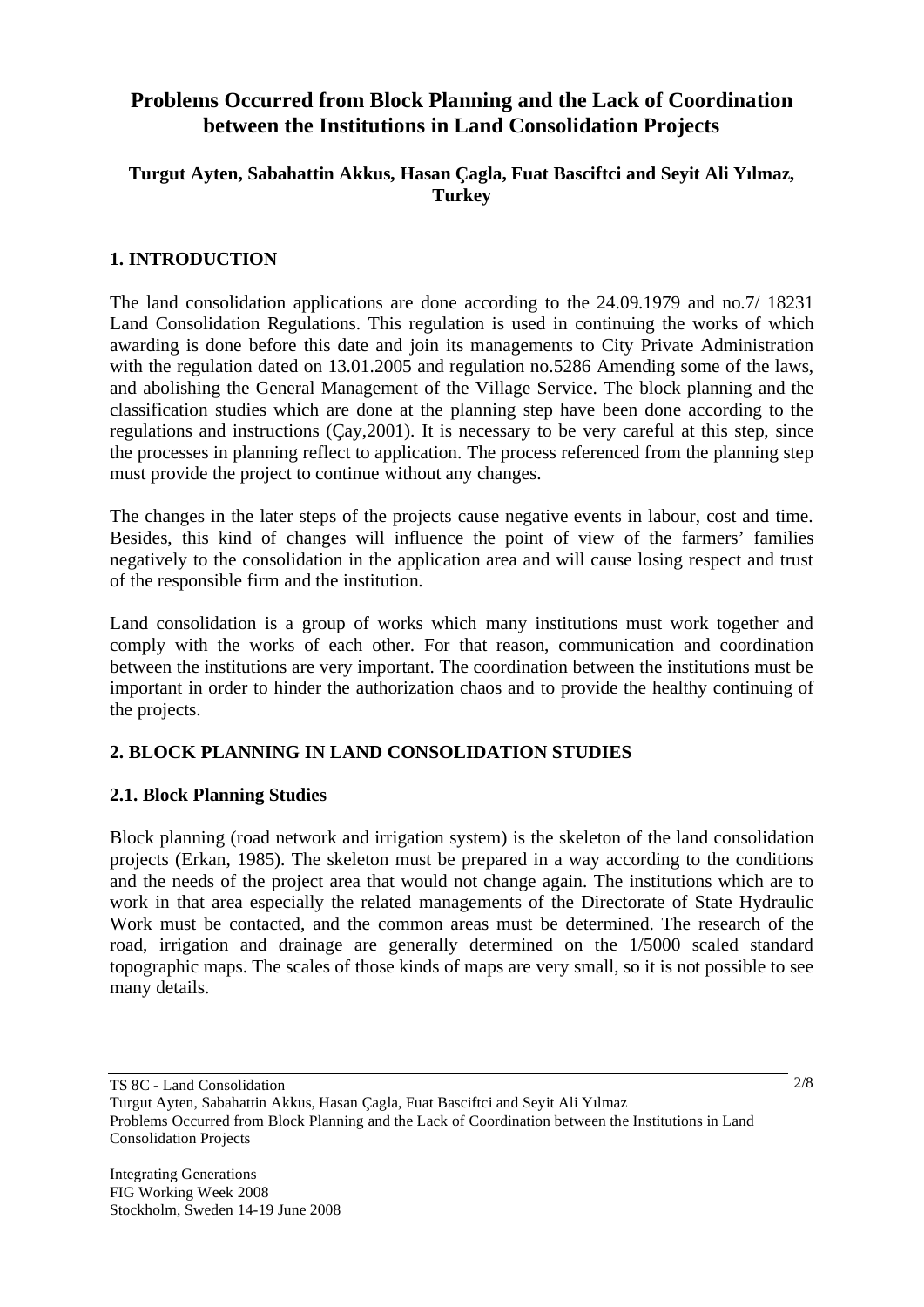The block planners take into consideration of the new parcels which will be exit after the consolation have a side to road and provide to reach the irrigation system while they are planning ( Taka, 1993).

The width and length rates of parcels are formed according to the standards in determination of the block sizes.

# **2.2. The Matters are to be Consider in Block Planning**

The scale of the map which will be used in block planning should be small. The perfect scale for it must be 1/1000. The details in the small scaled maps are clear enough and it provides forming a correct structure.

The present situation of the roads, brooks, creeks, canals and fixed establishments must be investigated and required researches must be done and the blocks must be designed as to the research results. The materials which will block the change pressures must be collect well.

The project start and end of the current roads in block planning must be researched carefully. If the road connects the two villages, the blocks mustn't be formed to close it, the road must be protected. Closing the roads which connect the villages causes the people wronged who use the road.

Whether the new parcels are benefited from the roads on the condition of the protection of the old cadastral roads must be seen in the area but not on the map, and then it must be decided. In some of the cases there are big height differences between the old road and the fields, and hinder reaching the road directly. In these cases, the present road must be widened and a service road must be opened. Figure1.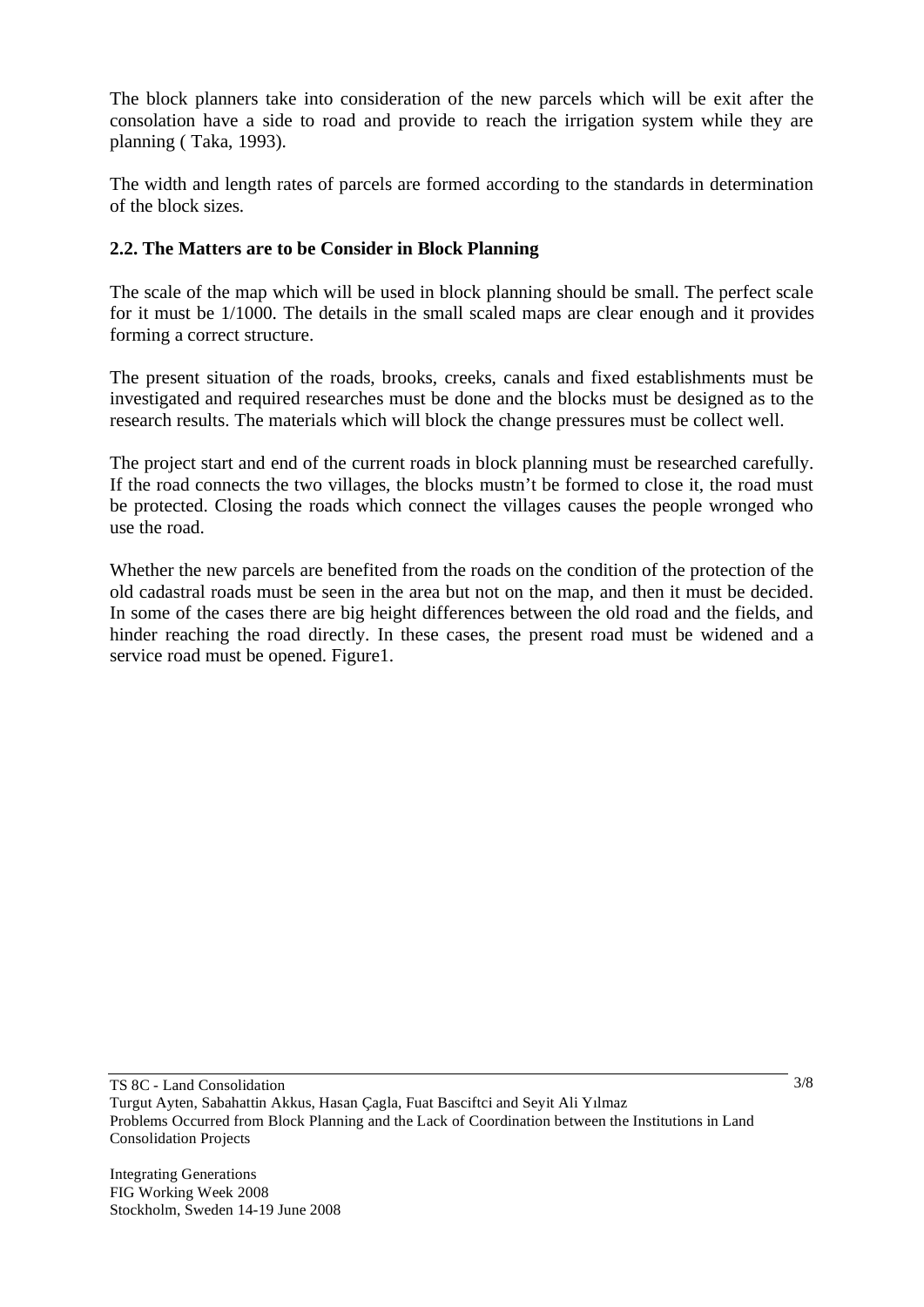



The present deep brooks and creeks mustn't be closed because their sources are closed or because of the worry of their participation share would be very high. Figure 2.



#### **Figure.2**

The filling of these kinds of brooks and creeks raises the costs. Besides, it will drain water coming from the left and right surface when it rained a lot. Ways must be leave to the both sides of the brooks and creeks to connect the road.

TS 8C - Land Consolidation Turgut Ayten, Sabahattin Akkus, Hasan Çagla, Fuat Basciftci and Seyit Ali Yılmaz Problems Occurred from Block Planning and the Lack of Coordination between the Institutions in Land Consolidation Projects

Integrating Generations FIG Working Week 2008 Stockholm, Sweden 14-19 June 2008 4/8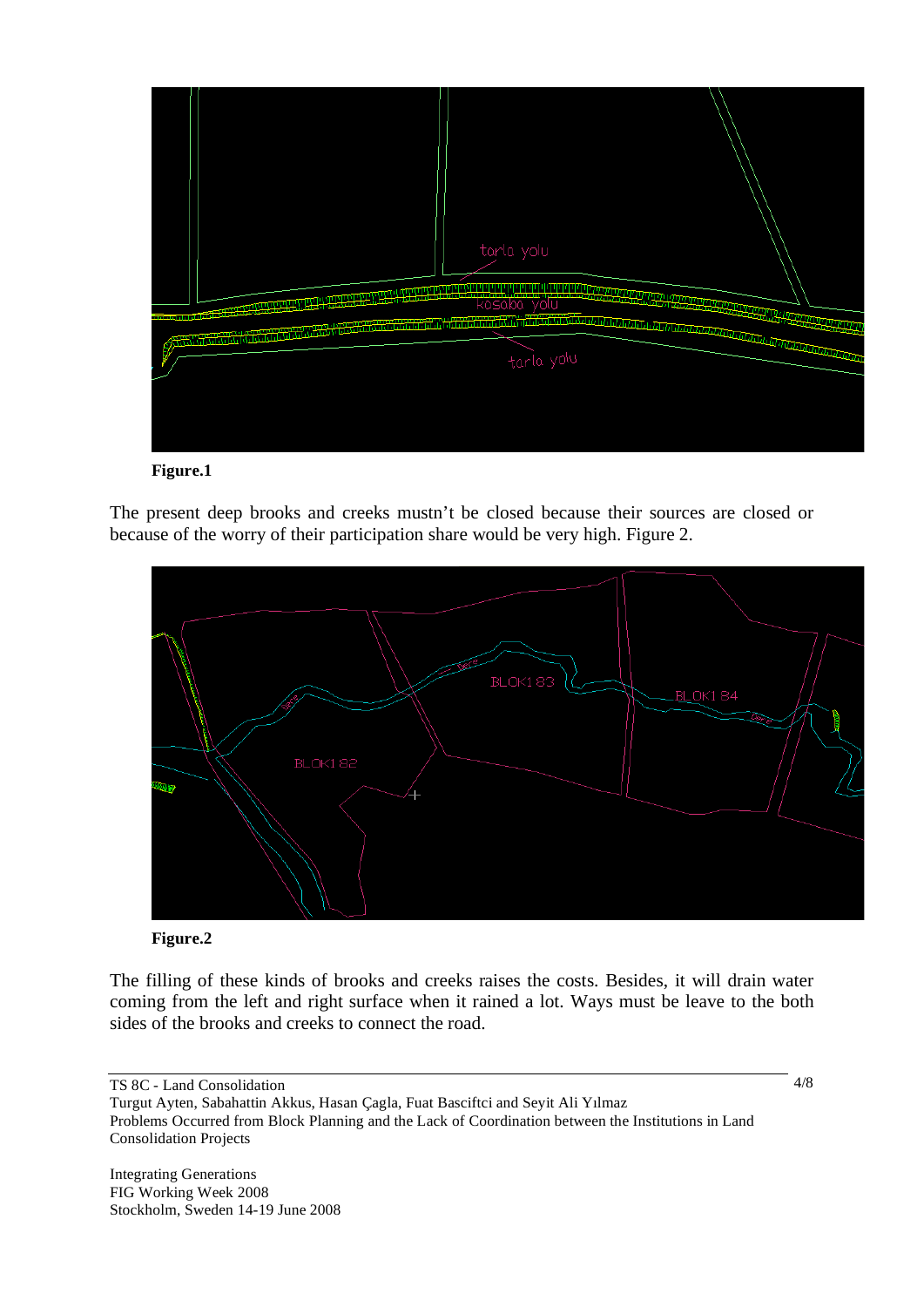The topography of the land must be taken into the consideration in block planning. Perpendicular ways mustn't be thought in sloppy lands, but spaces between the blocks parallel to the slope must be left.

The fixed establishments in the consolidation area must be determined carefully before the block planning. Otherwise, when the fixed establishments wanted to remain in the middle of the blocks, the difficulties are faced to reach the road and irrigation system to the blocks. Figure 3.



**Figure.3** 

When it isn't succeeded, the skeleton of the Project is deformed. Once the skeleton is deformed, the rate of participation has been changed, and the change removes all the studies up to that time.

The state of the cadastral parcels must be considered. The width of the block must be arranged according to the situation. If this study isn't done the new parcels will be narrow and long and not suitable to cultivate.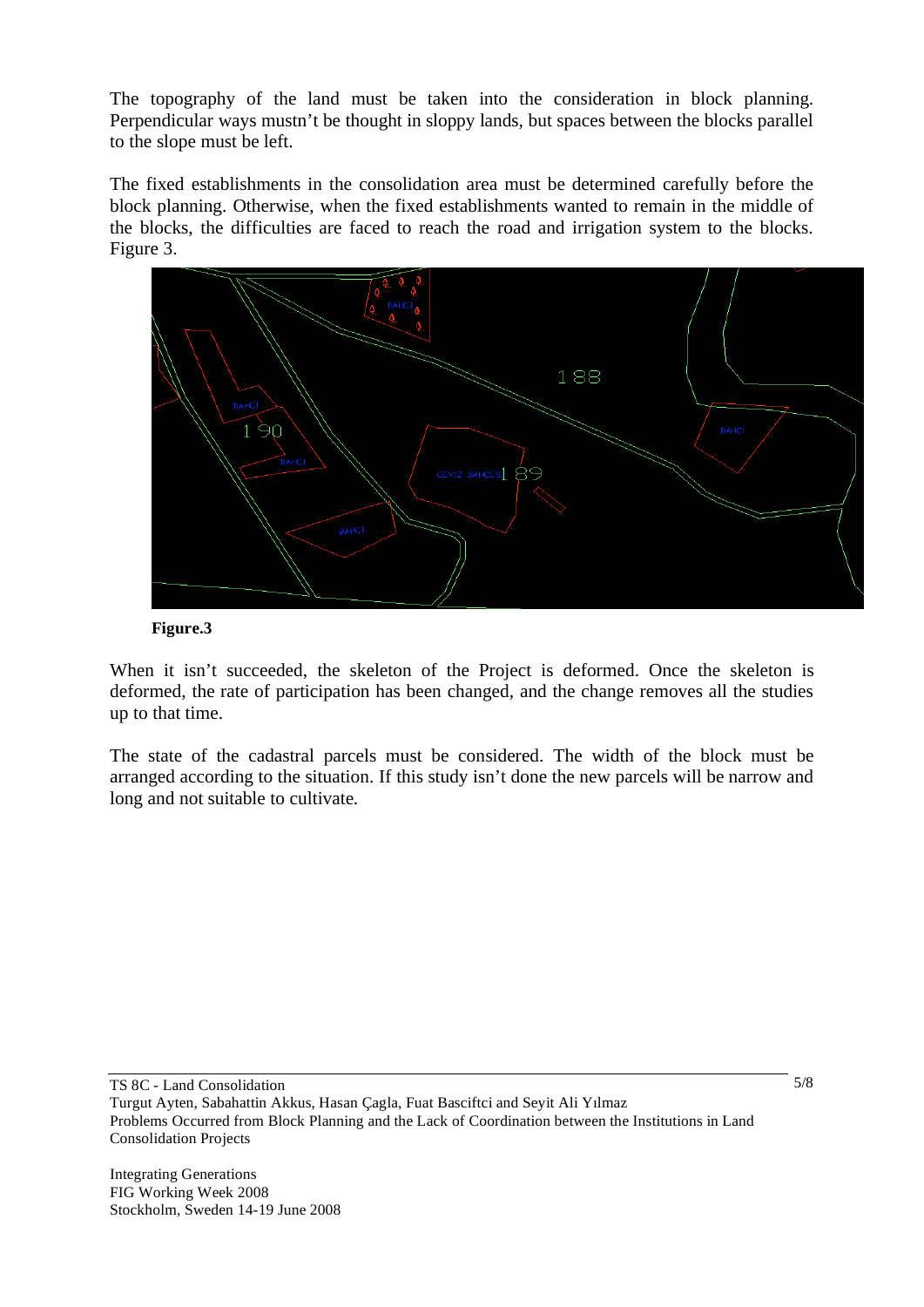

**Figure.4** 

Information must be taken if there will be a traffic roads or widening in the Project area from the Region Highways Managements, and if there will be, block planning must be done according to that situation.

## **3.THE INSTITUTIONS CARRIED OUT THE LAND CONSOLIDATION AND COORDINATION PROBLEM**

# **3.1. The Institutions Carried out the Land Consolidation**

The land consolidation is carried out the institutions and the organizations below:

- **1.** The General Directorate of Land Agriculture Reform (GDLAR, the institution which gives, the permission ,carries on and controls the land consolidation),
- **2.** The Hydraulic Works of State (HWS, the institution arranges and applies the irrigation projects before land consolidation),
- **3.** The Management of Deed Registration (institution which provides the meter squares of the parcels, names of the owners and the shares, and gives the title deeds),
- **4.** The General Directorate of Deed and Cadastre (GDDC, provides the map sheets where the cadastral parcels are found, gives the numerical information of the parcels, and controls the offices and lands),
- **5.** The contractor firms which performs the engineering jobs in Land consolidation.

TS 8C - Land Consolidation

Turgut Ayten, Sabahattin Akkus, Hasan Çagla, Fuat Basciftci and Seyit Ali Yılmaz Problems Occurred from Block Planning and the Lack of Coordination between the Institutions in Land Consolidation Projects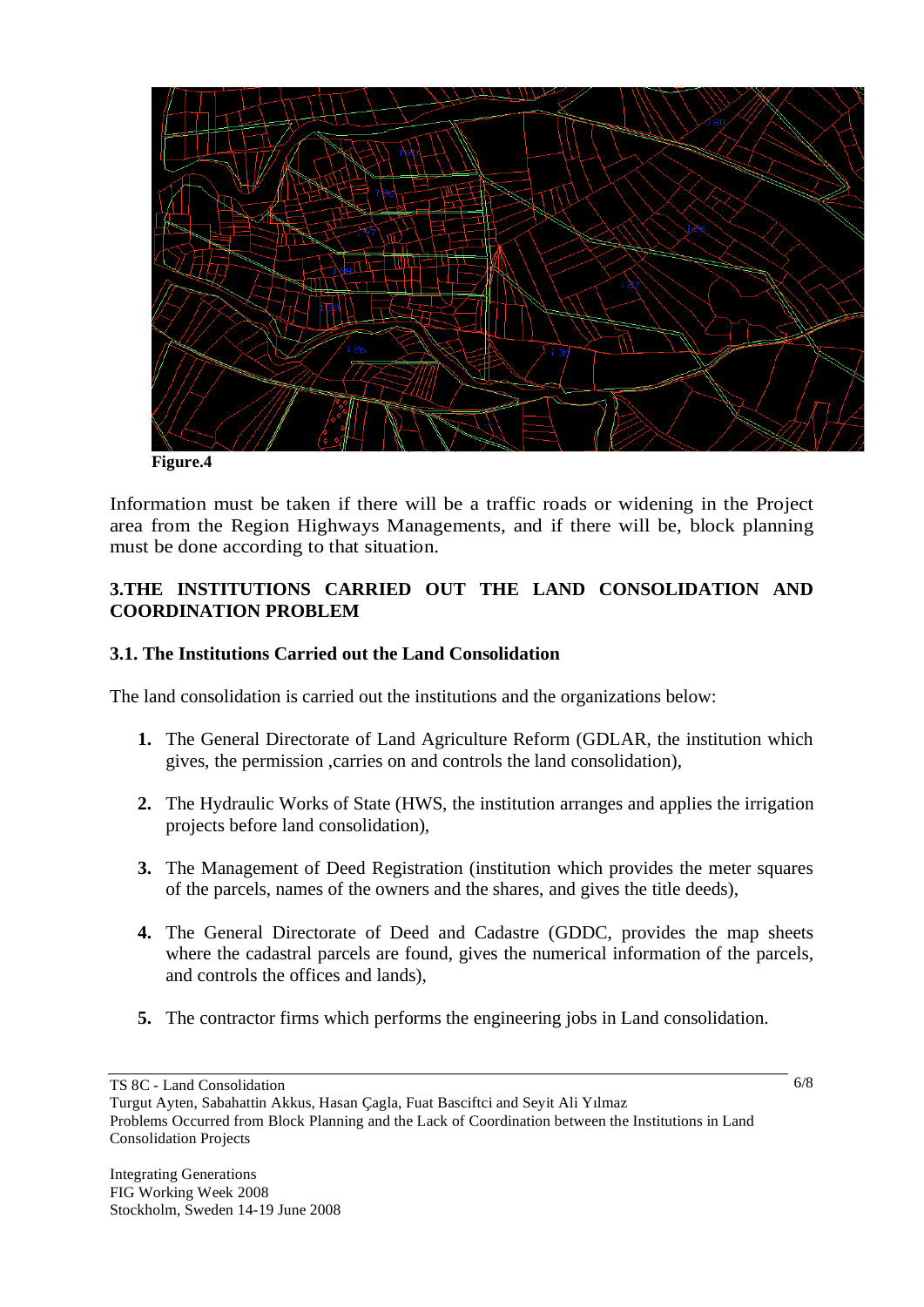# **3.2. Coordination Problems between the General Directorate of Land Agriculture Reform and The Hydraulic Works of State**

Land consolidation and irrigation construction jobs can't be carried on parallel way because of the irrigation and consolidation are the jobs of separate institutions, two responsible firms carry out the work, and related to this problems the different dates of starting and finishing the jobs; and there are important delays on returns of the investments.

Land consolidation studies must be carried out with the irrigation as a need of the projects. Although much care has been taken to the carrying out the two jobs and from the planning step to application, coordination with two institutions is not possible, and this makes getting the expected output difficult. In these situations, land owners hinder the construction of the irrigation systems because they are projected without looking at the borders of properties.

Flumes have been installed without water is supplied and in following years the flumes are destroyed or used for different reasons by the farmers. ( as happened in Çumra and çeriçumra).

Problems occurred from the expropriation is faced in the projects done with the partnership of the Hydraulic Works of State. Since the expropriation prices of the places of the irrigation and drainage canals which are expropriated by the HWS aren't taken by the people or because they didn't do the official registration from the deed registration office, the canal parcel numbers stay on the owners. Whether the participation fee will be paid from the parcels to the common establishments has become a problem. Since the situations are not clear, they have caused the projects be seriously late.

#### **3.3 Problems Faced with the Deed Registrations**

The mistakes like having not the same share rates in the deed registers and the cadastral parcels in the consolidation field, letter mistakes in people's names or surnames, being not the same person of the user of the land ( using still the name of his or her father)and the owner can be often seen. Differences which exceed the recommendations between the lands in deed registers and cadastral science folder, and the numerical lands have existed. Correction of the mistakes legally takes too much time, and this put the applicators in a difficult condition. The mistakes occurred from the deed registers can be corrected according to the no.1458 circular of GDDC (Çay, 2001).

The negativity which can be existed from 'same right' loss must be reduced by evaluation of inheritance positions if there are deed register information of the parcels which will consolidated.

## **3.4. Problems about the Cadastre**

TS 8C - Land Consolidation 7/8 Inharmoniousness of the horizontal control points which include the consolidation field delays the substructure works. The period of the projects gets longer because the Cadastre institution has too much work and this causes the control mechanism work slowly. Ground

Turgut Ayten, Sabahattin Akkus, Hasan Çagla, Fuat Basciftci and Seyit Ali Yılmaz

Problems Occurred from Block Planning and the Lack of Coordination between the Institutions in Land Consolidation Projects

Integrating Generations FIG Working Week 2008 Stockholm, Sweden 14-19 June 2008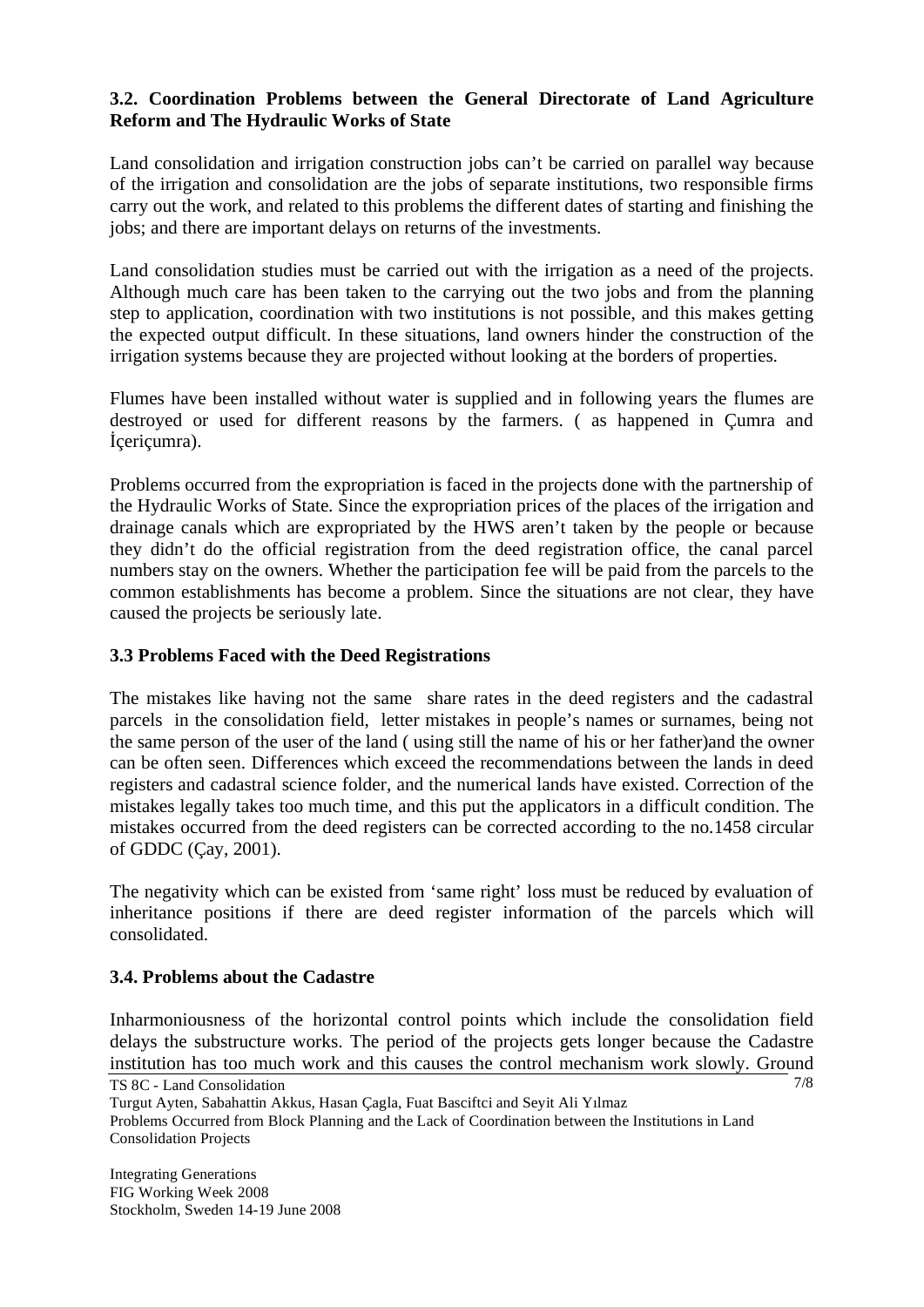study must be finished before passing the consolidation study, the state of the ground must be analyzed and the inharmoniousness of the sheet and ground, technical mistakes must be found out and corrected (Tartar, 2005).

Updating the cadastre or the new establishment cadastre must be provide in the preparation studies of consolidation.

# **3.5. Problems Occurred from the Contractor Firms**

The contractor firms in consolidation must have two groups: construction group and the group which gives the engineering services. While the construction firms are very strong in Turkey, the members of the engineering group which carries out and forms the project are inefficient. The technical knowledge and the communication skills must be very high because they will meet and speak to the farmers. Their convincing skills should be very high because they will provide the communication between the institutions.

## **3.6. Authorization and Responsibility Chaos**

Since different profession groups has worked together in land consolidation job, and they may have disagreements in a subject and this sometimes causes damages in their relations. Because of this, some of other the project members get serious responsibilities although they don't have any relation with his subject since they sign together in getting the Money.

# **4. CONCLUSION AND PROPOSALS**

The profitable investments can't be done because of the lack of a qualified staff in the studies before the consolidation and making consolidation on the wrong places. For that reason, skilled specialist engineers must be employed on the study, project and application steps. Specialist Agriculture and Survey engineers must be in the project group in block planning, and they work together (Çay, 2005).

Block planning layouts mustn't be 1/5000 scaled maps but definetely 1/1000; studies must be done on the maps which numerical measured cadastre parcels are drawn.

Block planning must be drawn on the classification maps, and they must be turned out to big scales.

While the cadastre parcels and the block planning maps overlap, numeric rates of cadastre parcels must be calculated, if there weren't they must be turned into numeric rates.

The institutions and the organizations which take authorization and the responsibility in land consolidation studies must be communicate sincerely in their institutions and with other institutions. Alterations in the projects must be done after consulting with other institutions. The alterations mustn't be in the dimension and form that spoil the essence of the project, and the related people must be informed about the alterations.

TS 8C - Land Consolidation Turgut Ayten, Sabahattin Akkus, Hasan Çagla, Fuat Basciftci and Seyit Ali Yılmaz Problems Occurred from Block Planning and the Lack of Coordination between the Institutions in Land Consolidation Projects